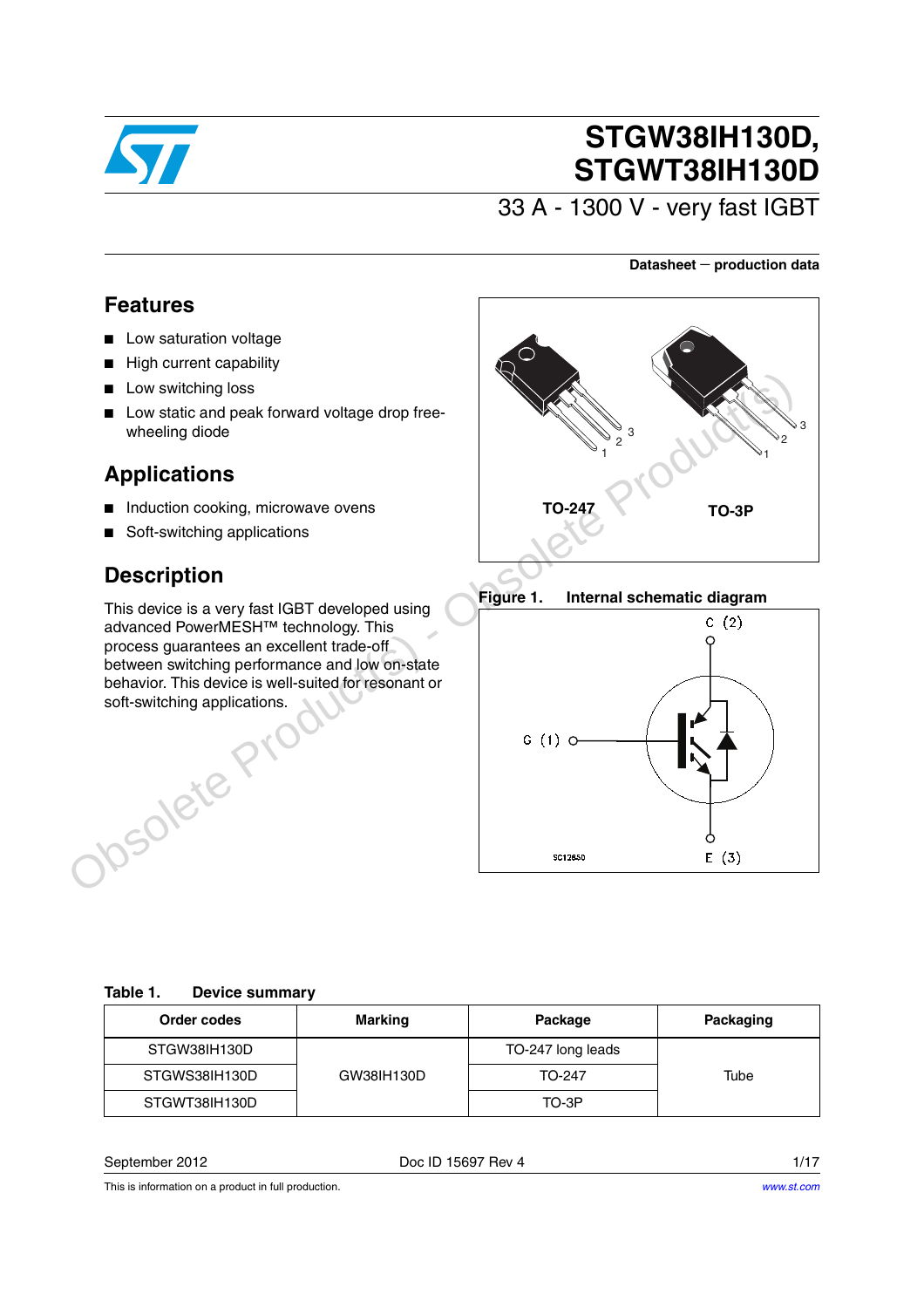## **Contents**

| 1           |                      |
|-------------|----------------------|
| $\mathbf 2$ |                      |
|             | 2.1                  |
| 3           | <b>Test circuits</b> |
| 4           | 10                   |
| 5           | 16                   |
|             | Josolete Products)   |

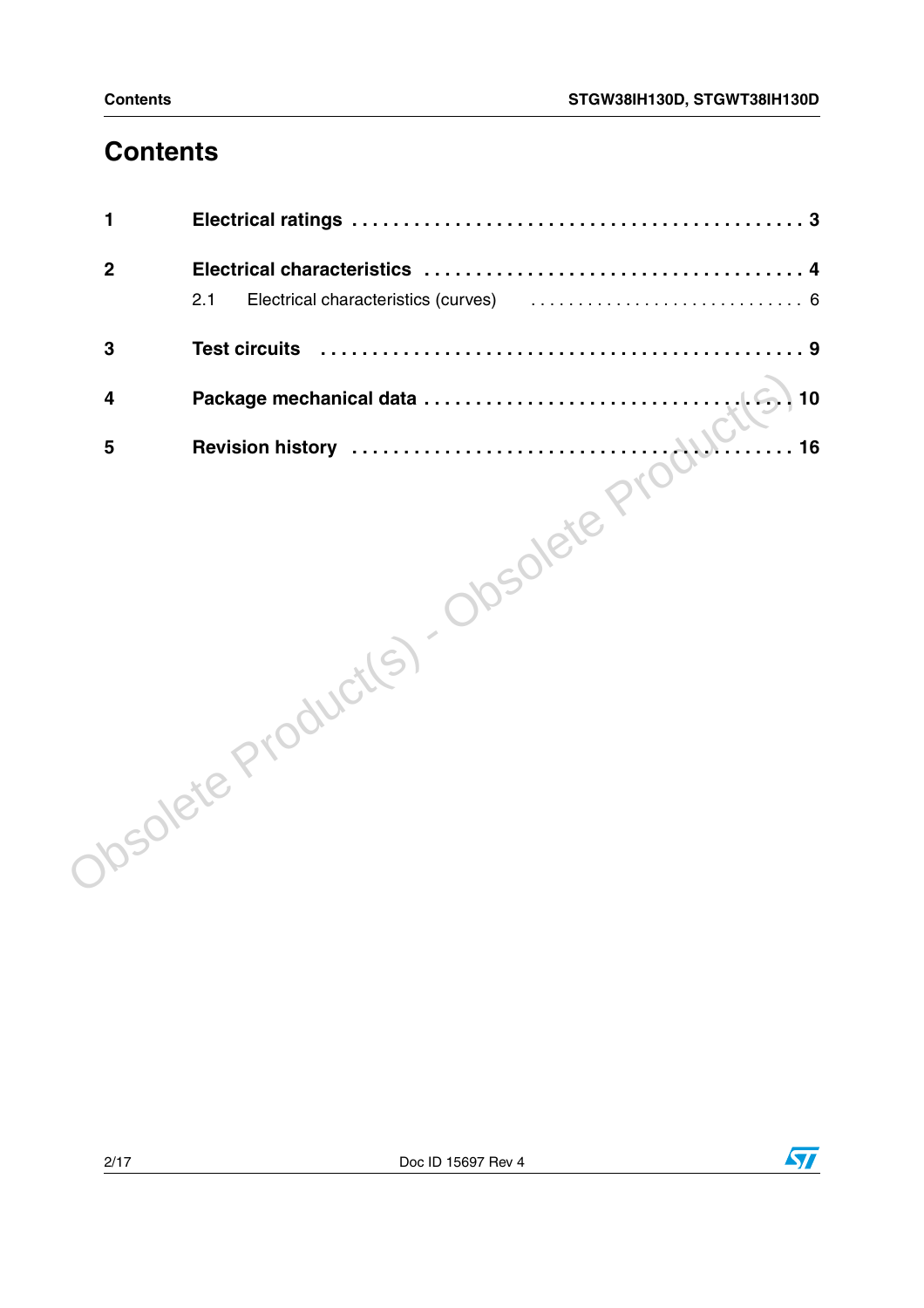## <span id="page-2-0"></span>**1 Electrical ratings**

|       |                                                                                                                                                                                                                                                                                                                                         |                                                                  | Value                       |               |               |  |
|-------|-----------------------------------------------------------------------------------------------------------------------------------------------------------------------------------------------------------------------------------------------------------------------------------------------------------------------------------------|------------------------------------------------------------------|-----------------------------|---------------|---------------|--|
|       | Symbol                                                                                                                                                                                                                                                                                                                                  | <b>Parameter</b>                                                 | TO-3P, TO-247<br>long leads | <b>TO-247</b> | <b>Unit</b>   |  |
|       | $V_{CES}$                                                                                                                                                                                                                                                                                                                               | Collector-emitter voltage ( $V_{GE} = 0$ )                       | 1300                        |               | $\vee$        |  |
|       | $I_C$ <sup>(1)</sup>                                                                                                                                                                                                                                                                                                                    | Continuous collector current at $T_C = 25 °C$                    | 63                          | 55            | A             |  |
|       | $I_C$ <sup>(1)</sup>                                                                                                                                                                                                                                                                                                                    | Continuous collector current at $T_C = 100 °C$                   | 33                          | 25            | A             |  |
|       | $I_{CL}$ <sup>(2)</sup>                                                                                                                                                                                                                                                                                                                 | Turn-off latching current                                        | 40                          |               | A             |  |
|       | $I_{\text{CP}}^{(3)}$                                                                                                                                                                                                                                                                                                                   | Pulsed collector current                                         | 125                         |               | A             |  |
|       | $V_{GE}$                                                                                                                                                                                                                                                                                                                                | Gate-emitter voltage                                             | ±25                         |               | V             |  |
|       | $P_{TOT}$                                                                                                                                                                                                                                                                                                                               | Total dissipation at $T_C = 25 °C$                               | 250                         | 180           | w             |  |
|       | ΙF                                                                                                                                                                                                                                                                                                                                      | Diode RMS forward current at $T_C = 25$ °C                       | 30                          |               | A             |  |
|       | <b>IFSM</b>                                                                                                                                                                                                                                                                                                                             | Surge non repetitive forward current<br>$t_p = 10$ ms sinusoidal | 100                         |               | A             |  |
|       | $T_i$                                                                                                                                                                                                                                                                                                                                   | Operating junction temperature                                   | $-55$ to 150                |               | $^{\circ}C$   |  |
|       | 1.                                                                                                                                                                                                                                                                                                                                      | Calculated according to the iterative formula:                   |                             |               |               |  |
|       | $I_C(T_C) = \frac{T_{j(max)} - T_C}{R_{thi-c} \times V_{CE(sat)(max)}(T_{j(max)}, I_C(T_C))}$<br>2. V <sub>clamp</sub> = 960 V, T <sub>i</sub> = 150 °C, R <sub>G</sub> =10 Ω, V <sub>GE</sub> =15 V<br>3. Pulse width limited by maximum permissible junction temperature and turn-off within RBSOA<br>Table 3.<br><b>Thermal data</b> |                                                                  |                             |               |               |  |
|       |                                                                                                                                                                                                                                                                                                                                         |                                                                  | Value                       |               |               |  |
| JOSON | Symbol                                                                                                                                                                                                                                                                                                                                  | <b>Parameter</b>                                                 | TO-3P, TO-247<br>long leads | <b>TO-247</b> | <b>Unit</b>   |  |
|       | R <sub>thj-case</sub>                                                                                                                                                                                                                                                                                                                   | Thermal resistance junction-case IGBT                            | 0.5                         | 0.7           | $\degree$ C/W |  |
|       | R <sub>thj-case</sub>                                                                                                                                                                                                                                                                                                                   | Thermal resistance junction-case diode                           | $\overline{2}$              | 2.1           | $\degree$ C/W |  |
|       |                                                                                                                                                                                                                                                                                                                                         |                                                                  |                             |               |               |  |

#### **Table 2. Absolute maximum ratings**

$$
I_C(T_C) = \frac{T_{j(max)} - T_C}{R_{thj-c} \times V_{CE(sat)(max)}(T_{j(max)}, I_C(T_C))}
$$

2. 
$$
V_{\text{clamp}} = 960 \text{ V}, T_{\text{j}} = 150 \text{ °C}, R_{\text{G}} = 10 \Omega, V_{\text{GE}} = 15 \text{ V}
$$

| Table 3.              | <b>Thermal data</b>                    |                             |               |               |
|-----------------------|----------------------------------------|-----------------------------|---------------|---------------|
|                       |                                        | <b>Value</b>                |               |               |
| Symbol                | <b>Parameter</b>                       | TO-3P, TO-247<br>long leads | <b>TO-247</b> | <b>Unit</b>   |
| $R_{\text{thi-case}}$ | Thermal resistance junction-case IGBT  | 0.5                         | 0.7           | $\degree$ C/W |
| $R_{\text{thi-case}}$ | Thermal resistance junction-case diode | 2                           | 2.1           | $\degree$ C/W |
| $R_{\text{thj-amb}}$  | Thermal resistance junction-ambient    | 50                          |               | $\degree$ C/W |

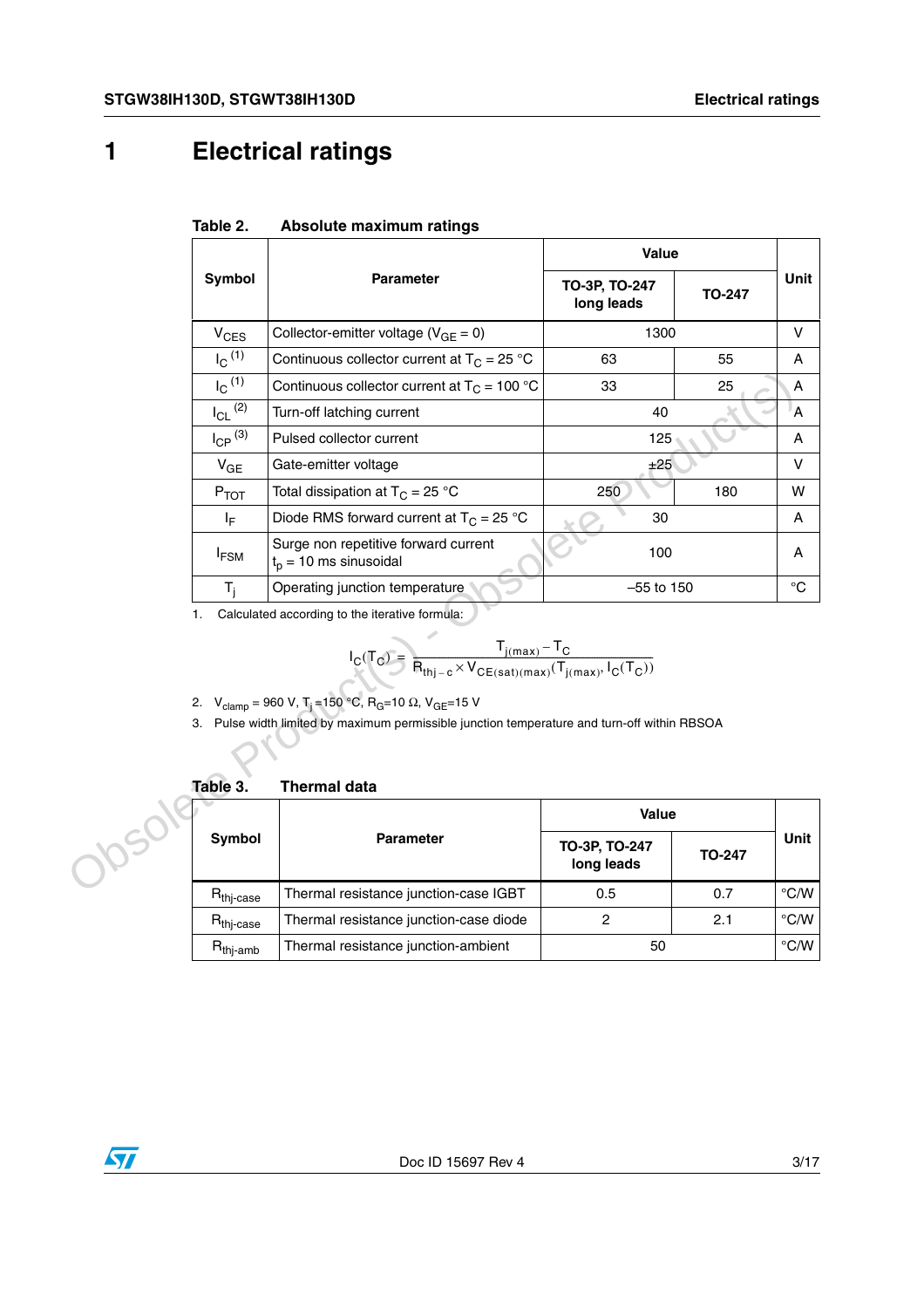## <span id="page-3-0"></span>**2 Electrical characteristics**

 $T_J$ = 25 °C unless otherwise specified.

| Symbol                                           | <b>Parameter</b>                                                           | <b>Test conditions</b>                                                                           | Min. | Typ.              | Max.                         | Unit                  |
|--------------------------------------------------|----------------------------------------------------------------------------|--------------------------------------------------------------------------------------------------|------|-------------------|------------------------------|-----------------------|
| $V_{(BR)CES}$                                    | Collector-emitter<br>breakdown voltage<br>$(V_{GE} = 0)$                   | $I_C = 1$ mA                                                                                     | 1300 |                   |                              | V                     |
| $V_{CE(sat)}$                                    | Collector-emitter saturation<br>voltage                                    | $V_{GF}$ = 15 V, $I_C$ = 20 A<br>$V_{GE}$ = 15 V, I <sub>C</sub> = 20 A, T <sub>J</sub> = 125 °C |      | 2.1<br>2.0        | 2.8                          | $\mathsf V$<br>$\vee$ |
| $V_{GE(th)}$                                     | Gate threshold voltage                                                     | $V_{CE} = V_{GE}$ , $I_C = 1$ mA                                                                 | 3.75 |                   | 5.75                         | $\vee$                |
| $I_{CES}$                                        | Collector-cut-off current<br>$(V_{GE} = 0)$                                | $V_{CE} = 1300 V$<br>$V_{CE}$ = 1300 V, T <sub>J</sub> =125 °C                                   |      |                   | 1<br>10                      | mA<br>mA              |
| $I_{\text{GES}}$                                 | Gate-emitter leakage<br>current ( $V_{CF} = 0$ )                           | $V_{GE} = \pm 20 V$                                                                              |      |                   | Ŧ.<br>100                    | nA                    |
| $g_{\text{fs}}^{(1)}$                            | Forward transconductance                                                   | $V_{CE}$ = 25 V, $I_C$ = 20 A                                                                    |      | 20                |                              | $\mathsf{s}$          |
| $V_F$                                            | Diode forward voltage                                                      | $I_F = 20 A$<br>$I_F = 20 A, T_1 = 125 °C$                                                       |      | 1.3               | 1.9<br>1.7                   | $\vee$<br>V           |
|                                                  |                                                                            |                                                                                                  |      |                   |                              |                       |
| Table 5.                                         | <b>Dynamic</b>                                                             |                                                                                                  |      |                   |                              |                       |
| Symbol                                           | <b>Parameter</b>                                                           | <b>Test conditions</b>                                                                           | Min. | Typ.              | Max.                         | Unit                  |
| $C_{\text{ies}}$<br>$C_{\rm {oes}}$<br>$C_{res}$ | Input capacitance<br>Output capacitance<br>Reverse transfer<br>capacitance | $V_{CF}$ = 25 V, f = 1 MHz, $V_{GF}$ =0                                                          |      | 2900<br>155<br>30 | $\qquad \qquad \blacksquare$ | pF<br>pF<br>pF        |

### **Table 4. Static**

# **Table 5. Dynamic**

| Symbol                                           | <b>Parameter</b>                                                           | <b>Test conditions</b>                                      | Min.                     | Typ.              | Max.                     | <b>Unit</b>    |
|--------------------------------------------------|----------------------------------------------------------------------------|-------------------------------------------------------------|--------------------------|-------------------|--------------------------|----------------|
| $C_{\text{ies}}$<br>$C_{\rm {oes}}$<br>$C_{res}$ | Input capacitance<br>Output capacitance<br>Reverse transfer<br>capacitance | $V_{CF}$ = 25 V, f = 1 MHz, $V_{GF}$ =0                     | $\overline{\phantom{0}}$ | 2900<br>155<br>30 | -                        | pF<br>pF<br>pF |
| $Q_g$<br>$Q_{ge}$<br>$Q_{gc}$                    | Total gate charge<br>Gate-emitter charge<br>Gate-collector charge          | $V_{CE}$ = 960 V,<br>$I_{C}$ = 20 A, V <sub>GE</sub> = 15 V |                          | 127<br>18<br>50   | $\overline{\phantom{0}}$ | nC<br>nC<br>nC |

| Table 6. | Inductive load switching times |  |  |
|----------|--------------------------------|--|--|
|          |                                |  |  |

| Symbol         | <b>Parameter</b>      | <b>Test conditions</b>                  | Min. | Typ. | Max.                     | Unit |
|----------------|-----------------------|-----------------------------------------|------|------|--------------------------|------|
| $t_r(V_{off})$ | Off voltage rise time | $V_{CC}$ = 960 V, I <sub>C</sub> = 20 A |      | 102  |                          | ns   |
| $t_{d(off)}$   | Turn-off delay time   | $R_G$ = 10 $\Omega$ , $V_{GF}$ = 15 V,  |      | 284  | $\overline{\phantom{0}}$ | ns   |
| t              | Current fall time     | (see Figure 16)                         |      | 180  |                          | ns   |
| $t_r(V_{off})$ | Off voltage rise time | $V_{CC}$ = 960 V, I <sub>C</sub> = 20 A |      | 200  |                          | ns   |
| $t_{d(off)}$   | Turn-off delay time   | $R_G$ = 10 $\Omega$ , $V_{GE}$ = 15 V,  |      | 424  | $\overline{\phantom{0}}$ | ns   |
| t,             | Current fall time     | $T_{\rm J}$ = 125 °C (see Figure 16)    |      | 316  |                          | ns   |

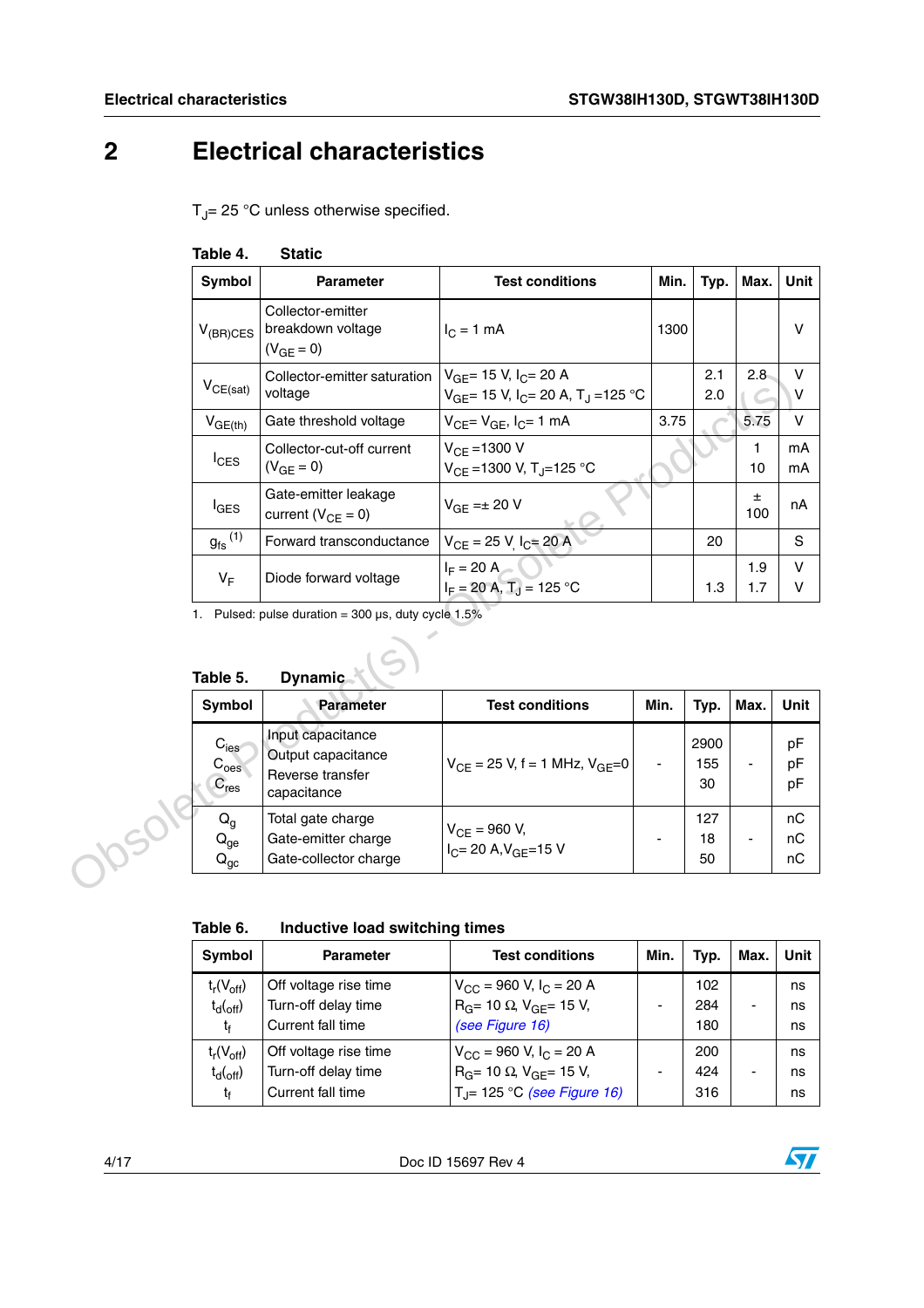| Symbol                 | <b>Parameter</b>          | <b>Test conditions</b>                                                                                              | Min. | Typ. | Max. | Unit |
|------------------------|---------------------------|---------------------------------------------------------------------------------------------------------------------|------|------|------|------|
| $E_{\text{off}}^{(1)}$ | Turn-off switching losses | $V_{CC}$ = 960 V, I <sub>C</sub> = 20 A<br>$R_G$ = 10 $\Omega$ , $V_{GE}$ = 15 V,<br>(see Figure 16)                |      | 3.4  |      | mJ   |
| $E_{\text{off}}^{(1)}$ | Turn-off switching losses | $V_{CC}$ = 960 V, $I_C$ = 20 A<br>$R_G$ = 10 $\Omega$ , $V_{GF}$ = 15 V,<br>T <sub>J</sub> = 125 °C (see Figure 16) |      | 6.4  |      | mJ   |

**Table 7. Switching energy (inductive load)**

1. Turn-off losses include also the tail of the collector current

Obsolete Product(s) - Obsolete Product(s)

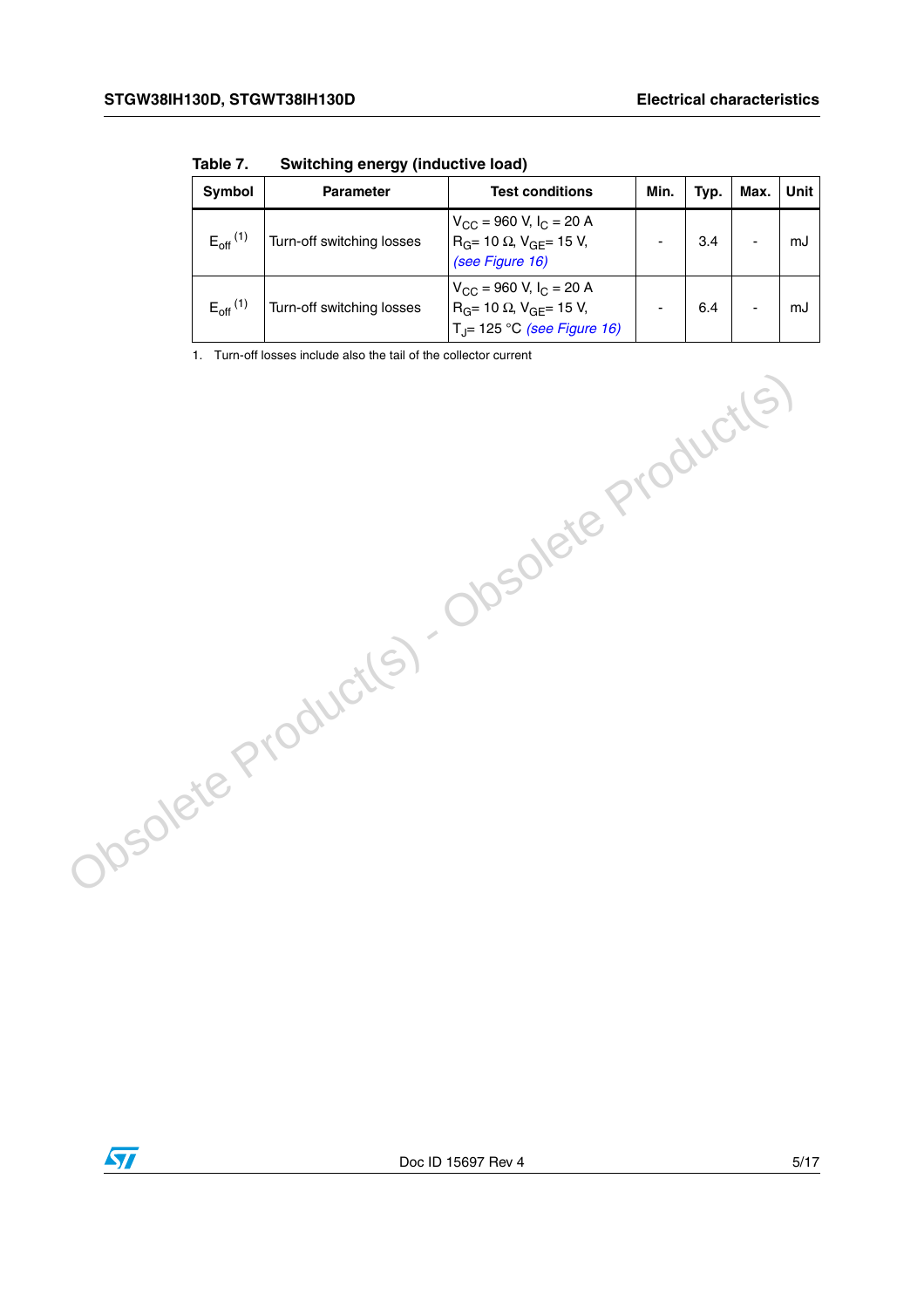## <span id="page-5-0"></span>**2.1 Electrical characteristics (curves)**





Figure 4. Transconductance **Figure 5. Collector-emitter on voltage vs. temperature**



**Figure 6. Normalized breakdown voltage vs. Figure 7. Gate-charge vs. gate-emitter temperature**



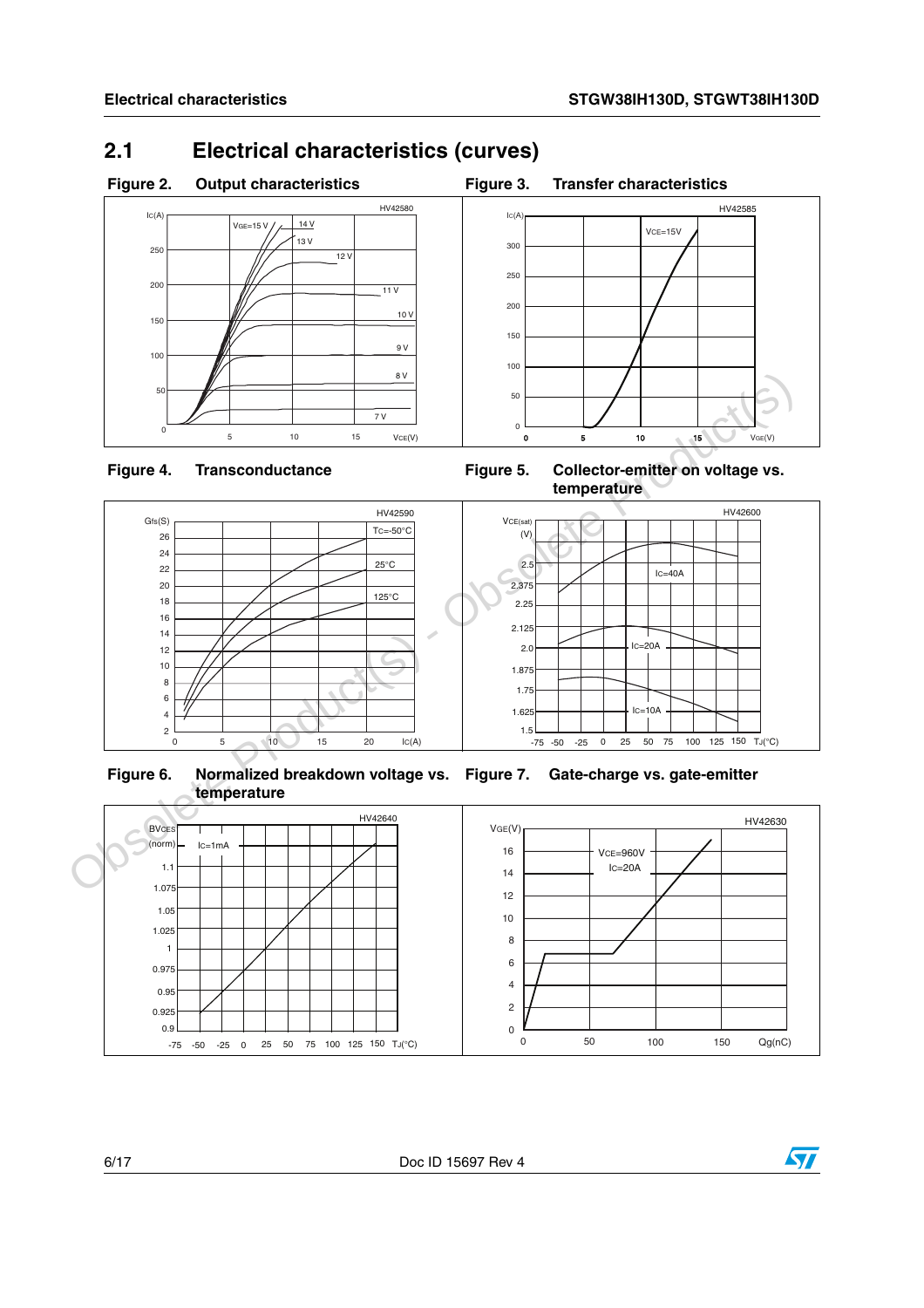### **Figure 8. Normalized gate threshold voltage vs. temperature**







**Figure 12. Switching losses vs. collector current**



### **Figure 9. Collector-emitter on voltage vs. collector current**



**resistance**







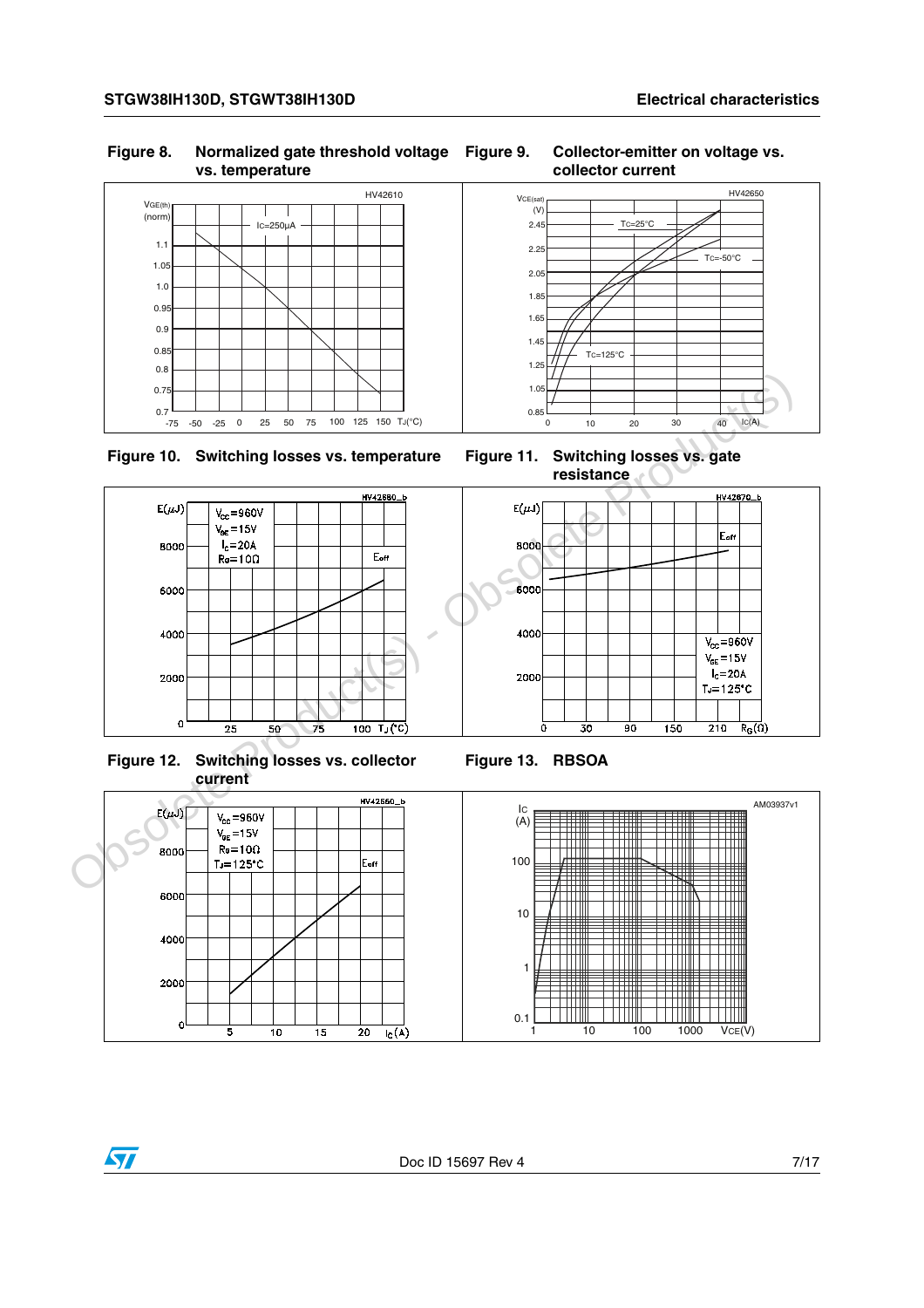### **Figure 14. Emitter-collector diode characteristics**

### <span id="page-7-0"></span>**Figure 15. Thermal impedance**



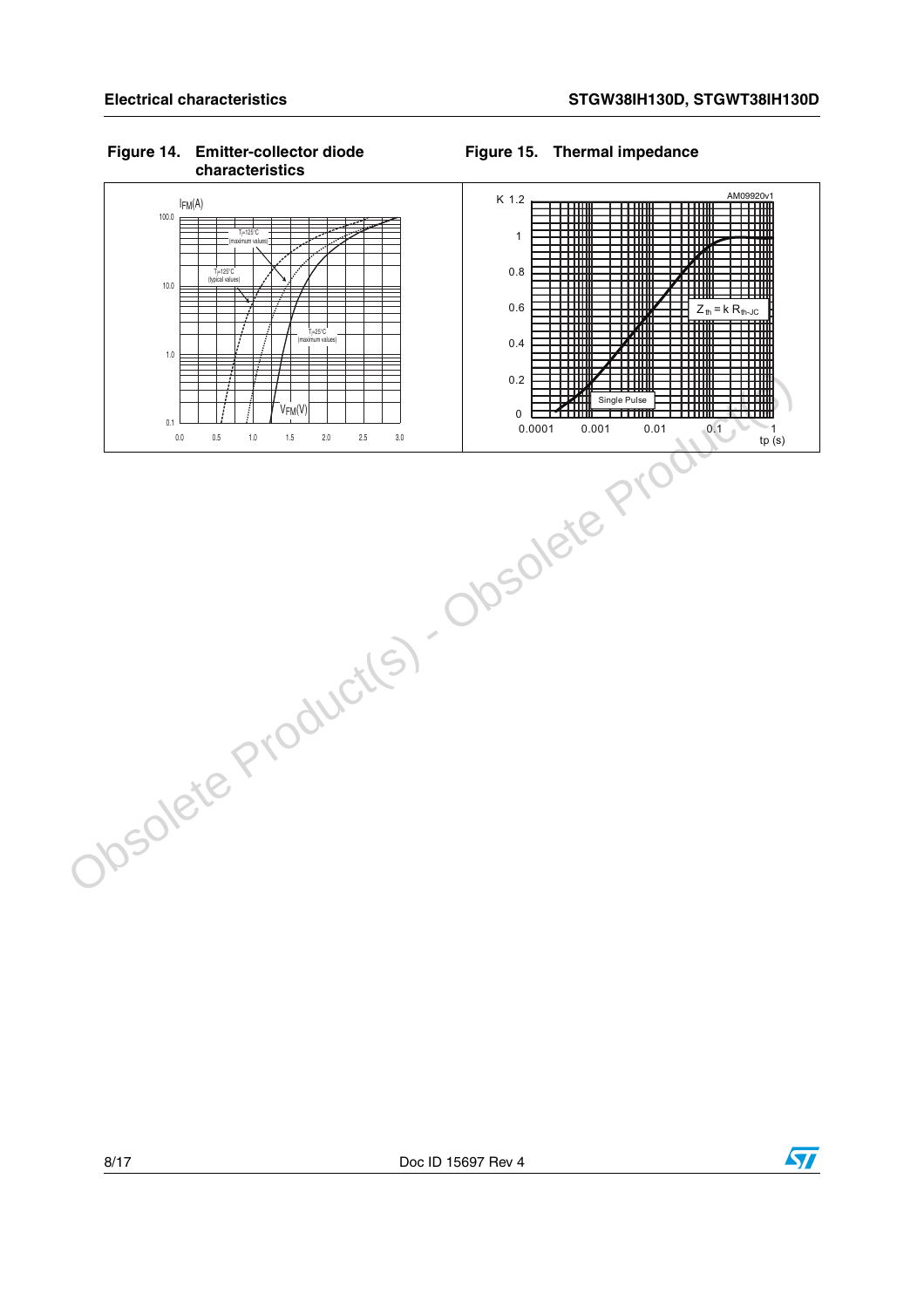**Figure 17. Gate charge test circuit**

## <span id="page-8-0"></span>**3 Test circuits**



<span id="page-8-1"></span>**Figure 16. Test circuit for inductive load switching**

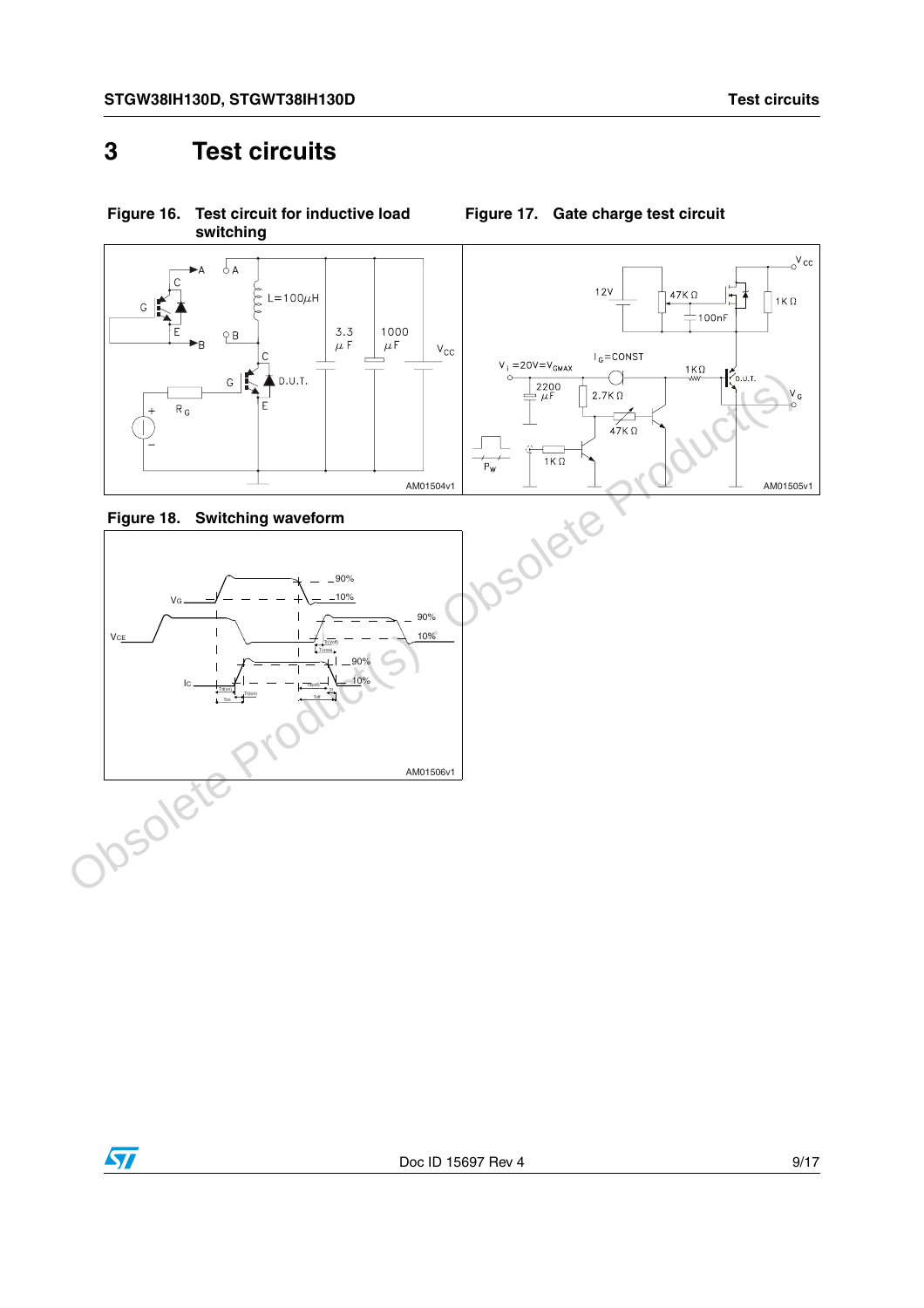## <span id="page-9-0"></span>**4 Package mechanical data**

In order to meet environmental requirements, ST offers these devices in different grades of ECOPACK® packages, depending on their level of environmental compliance. ECOPACK® specifications, grade definitions and product status are available at: [www.st.com](http://www.st.com). ECOPACK® is an ST trademark.

|        |                                   | mm.                       |       |       |  |  |
|--------|-----------------------------------|---------------------------|-------|-------|--|--|
|        | Dim.                              | Min.                      | Typ.  | Max.  |  |  |
|        | $\boldsymbol{\mathsf{A}}$         | 4.85                      |       | 5.15  |  |  |
|        | A1                                | 2.20                      |       | 2.60  |  |  |
|        | $\sf b$                           | $1.0$                     |       | 1.40  |  |  |
|        | b1                                | 2.0                       |       | 2.40  |  |  |
|        | b2                                | $3.0\,$                   |       | 3.40  |  |  |
|        | $\mathtt{C}$                      | 0.40                      |       | 0.80  |  |  |
|        | D                                 | 19.85                     |       | 20.15 |  |  |
|        | E                                 | 15.45                     |       | 15.75 |  |  |
|        | $\mathsf{e}% _{t}\left( t\right)$ | $\mathcal{P}$<br>$5.30 -$ | 5.45  | 5.60  |  |  |
|        | L                                 | 14.20                     |       | 14.80 |  |  |
|        | L1                                | 3.70                      |       | 4.30  |  |  |
|        | L2                                |                           | 18.50 |       |  |  |
|        | ØR                                | 3.55                      |       | 3.65  |  |  |
|        | $\oslash$ R                       | 4.50                      |       | 5.50  |  |  |
|        | $\mathsf S$                       | 5.30                      | 5.50  | 5.70  |  |  |
| Obsole |                                   |                           |       |       |  |  |

<span id="page-9-1"></span>**Table 8. TO-247 mechanical data**

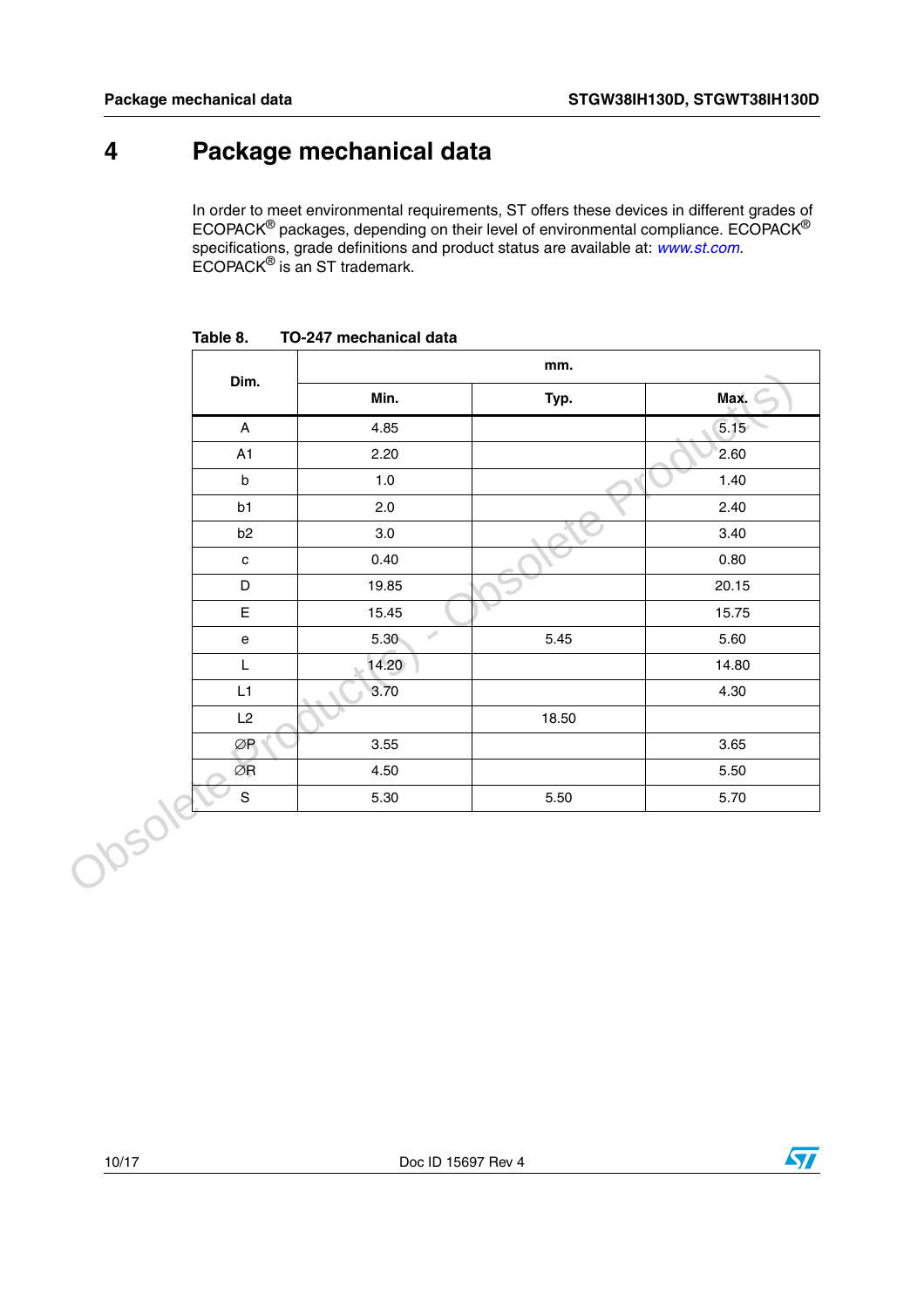<span id="page-10-0"></span>



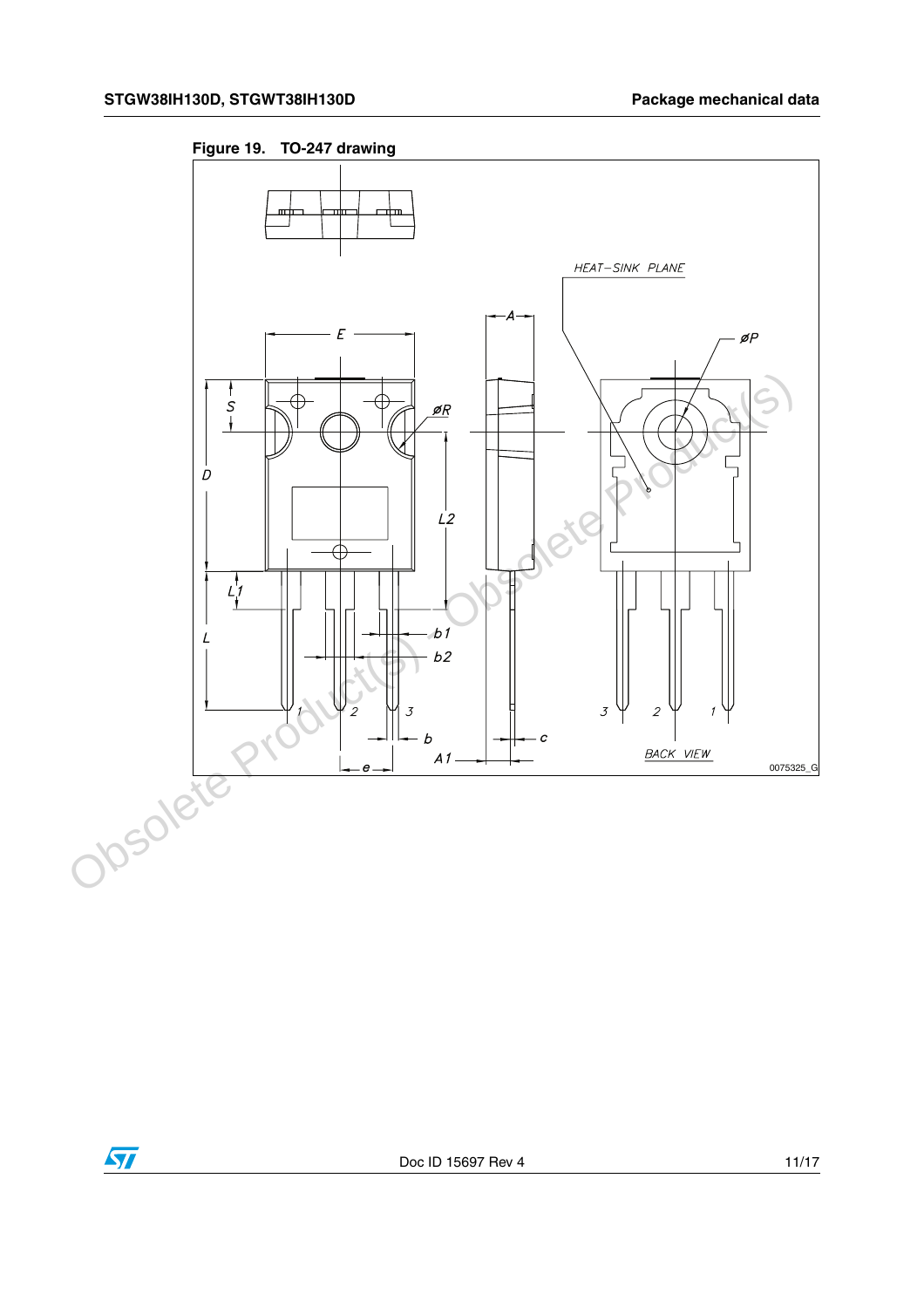|          | Dim.                      | $\mathop{\text{mm}}\nolimits$ |              |       |
|----------|---------------------------|-------------------------------|--------------|-------|
|          |                           | Min.                          | Typ.         | Max.  |
|          | $\boldsymbol{\mathsf{A}}$ | 4.90                          |              | 5.15  |
|          | D                         | 1.85                          |              | 2.10  |
|          | $\mathsf E$               | 0.55                          |              | 0.67  |
|          | $\mathsf F$               | 1.07                          |              | 1.32  |
|          | F1                        | 1.90                          |              | 2.38  |
|          | F <sub>2</sub>            | 2.87                          |              | 3.38  |
|          | ${\bf G}$                 |                               | 10.90 BSC    |       |
|          | $\boldsymbol{\mathsf{H}}$ | 15.77                         |              | 16.02 |
|          | L                         | 20.82                         |              | 21.07 |
|          | L1                        | 4.16                          |              | 4.47  |
|          | L2                        | 5.49                          |              | 5.74  |
|          | L <sub>3</sub>            | 20.05                         |              | 20.30 |
|          | L4                        | 3.68                          |              | 3.93  |
|          | L5                        | 6.04                          |              | 6.29  |
|          | M                         | 2.27                          |              | 2.52  |
|          | ${\sf V}$                 |                               | $10^{\circ}$ |       |
|          | V <sub>1</sub>            |                               | $3^\circ$    |       |
|          | V3                        |                               | $20^{\circ}$ |       |
|          | Dia.                      | 3.55                          |              | 3.66  |
| Obsolete |                           |                               |              |       |

**Table 9. TO-247 long leads mechanical data**



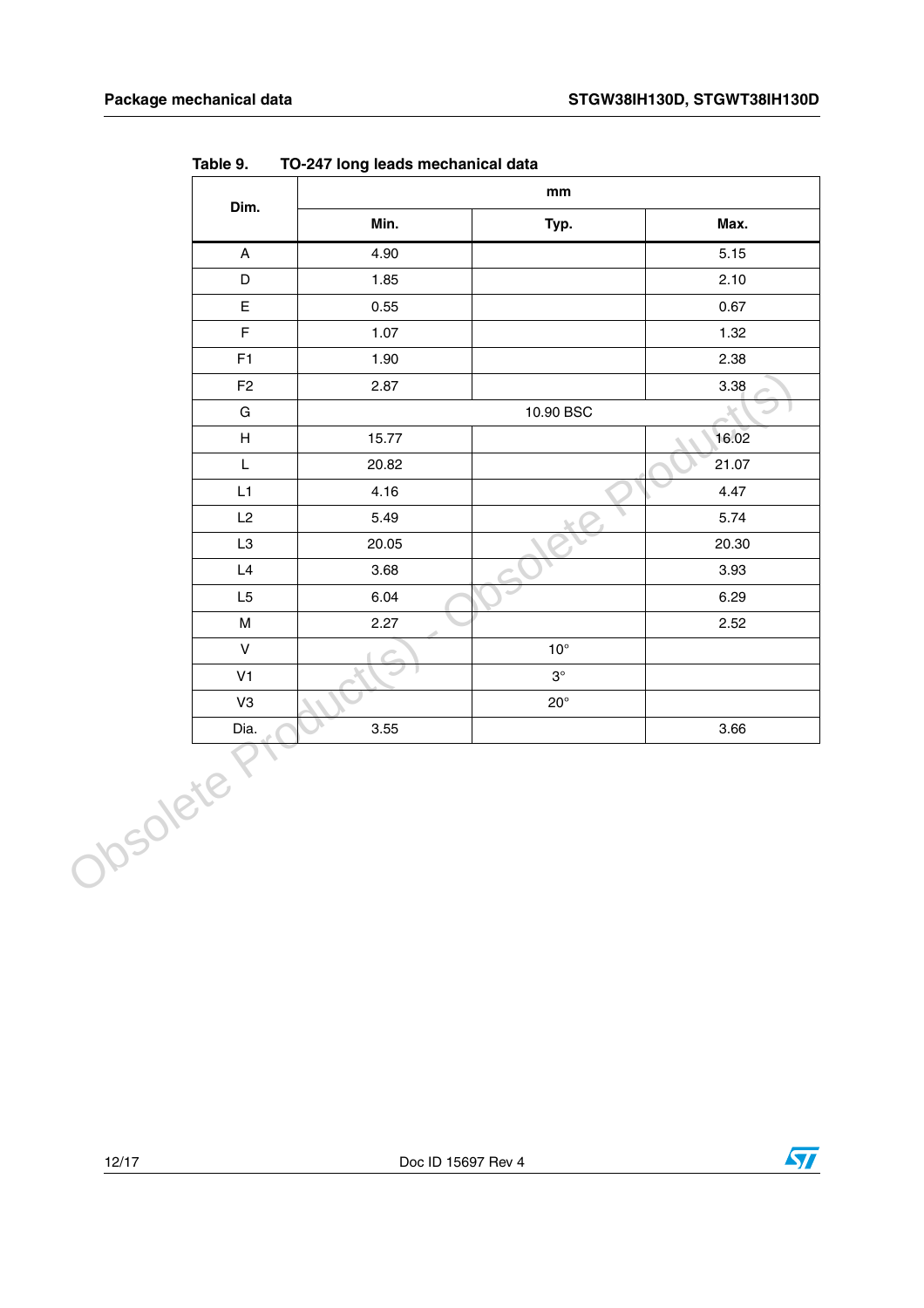

**Figure 20. TO-247 long leads drawing**

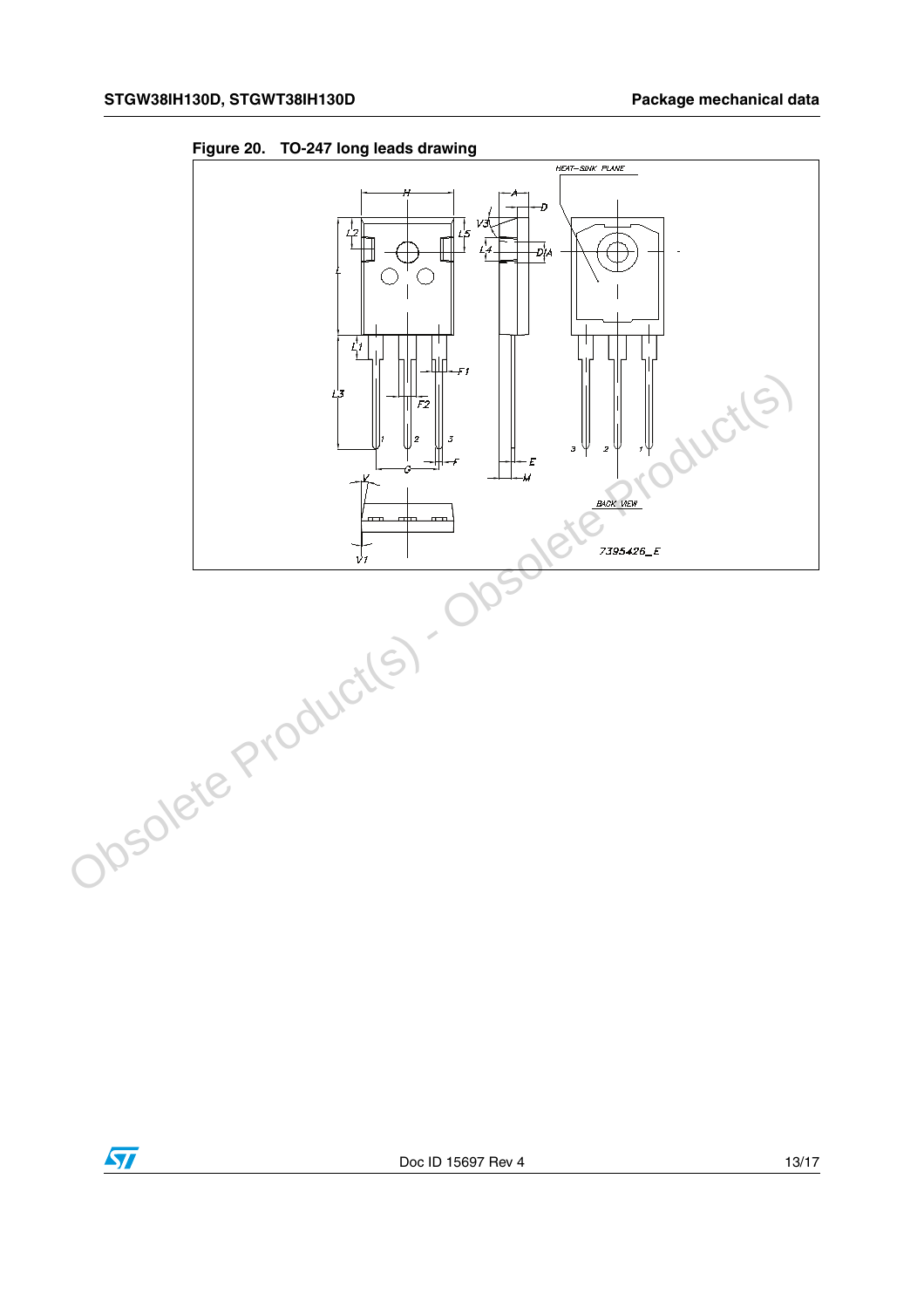|                                   |       | $\mathop{\text{mm}}\nolimits$ |                |  |
|-----------------------------------|-------|-------------------------------|----------------|--|
| Dim.                              | Min.  | Typ.                          | Max.           |  |
| $\boldsymbol{\mathsf{A}}$         | 4.60  |                               | $\overline{5}$ |  |
| A1                                | 1.45  | 1.50                          | 1.65           |  |
| A2                                | 1.20  | 1.40                          | 1.60           |  |
| $\sf b$                           | 0.80  | $\mathbf{1}$                  | 1.20           |  |
| b1                                | 1.80  |                               | 2.20           |  |
| b <sub>2</sub>                    | 2.80  |                               | 3.20           |  |
| $\mathtt{c}$                      | 0.55  | 0.60                          | 0.75           |  |
| D                                 | 19.70 | 19.90                         | 20.10          |  |
| D <sub>1</sub>                    |       | 13.90                         |                |  |
| $\mathsf E$                       | 15.40 |                               | 15.80          |  |
| E <sub>1</sub>                    |       | 13.60                         |                |  |
| E2                                |       | 9.60                          |                |  |
| $\mathsf{e}% _{t}\left( t\right)$ | 5.15  | 5.45                          | 5.75           |  |
| $\mathsf L$                       | 19.50 | $20\,$                        | 20.50          |  |
| L1                                |       | 3.50                          |                |  |
| L2                                | 18.20 | 18.40                         | 18.60          |  |
| øΡ                                | 3.10  |                               | 3.30           |  |
| $\mathsf Q$                       |       | 5                             |                |  |
| Q1                                |       | 3.80                          |                |  |
| Obsolete                          |       |                               |                |  |

<span id="page-13-0"></span>**Table 10. TO-3P mechanical data**

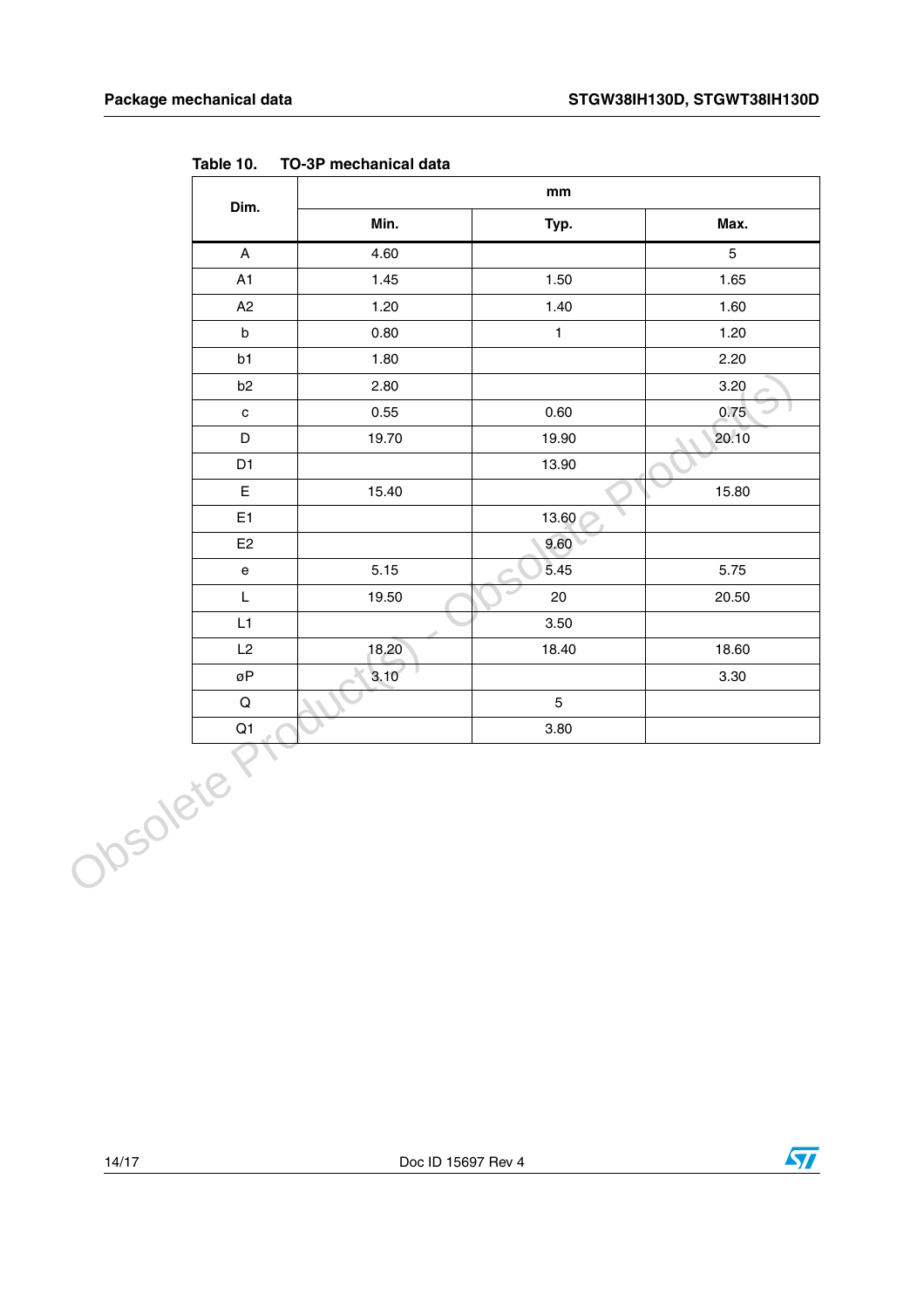

<span id="page-14-0"></span>**Figure 21. TO-3P package dimensions**

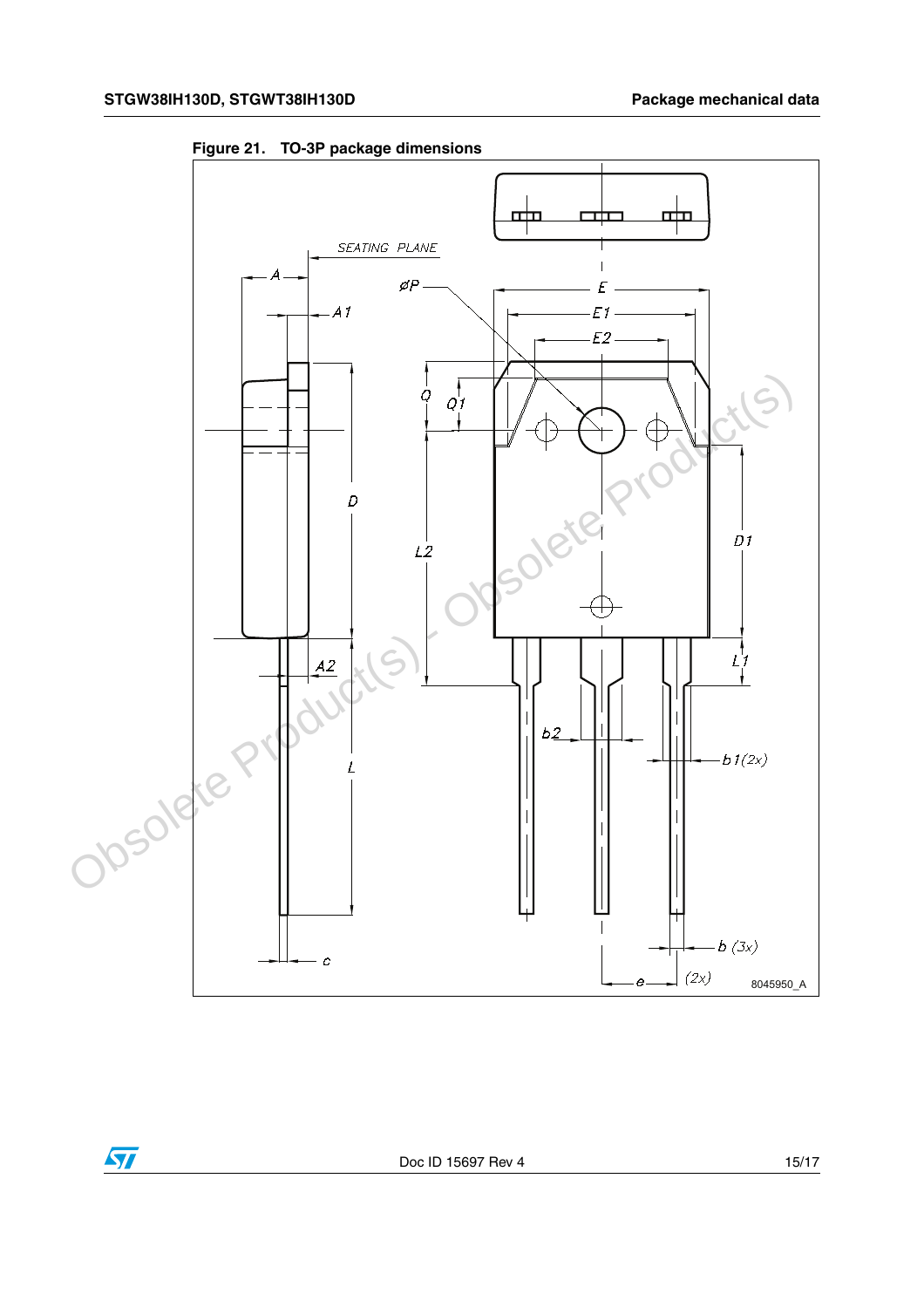## <span id="page-15-0"></span>**5 Revision history**

#### Table 11. **Document revision history**

|                                       | <b>Date</b> | <b>Revision</b>         | <b>Changes</b>                                                                                           |
|---------------------------------------|-------------|-------------------------|----------------------------------------------------------------------------------------------------------|
|                                       | 11-May-2009 | $\mathbf{1}$            | Initial release                                                                                          |
|                                       | 16-Jul-2009 | $\overline{2}$          | Document status promoted from preliminary data to datasheet                                              |
|                                       | 05-Jul-2011 | 3                       | Added: Figure 15 on page 8 and new package mechanical data<br>Table 10 on page 14, Figure 21 on page 15. |
|                                       | 04-Sep-2012 | $\overline{\mathbf{4}}$ | Updated: Table 1 on page 1, TO-247 mechanical data Table 8 on                                            |
| Obsolete Product(s). Obsolete Product |             |                         |                                                                                                          |